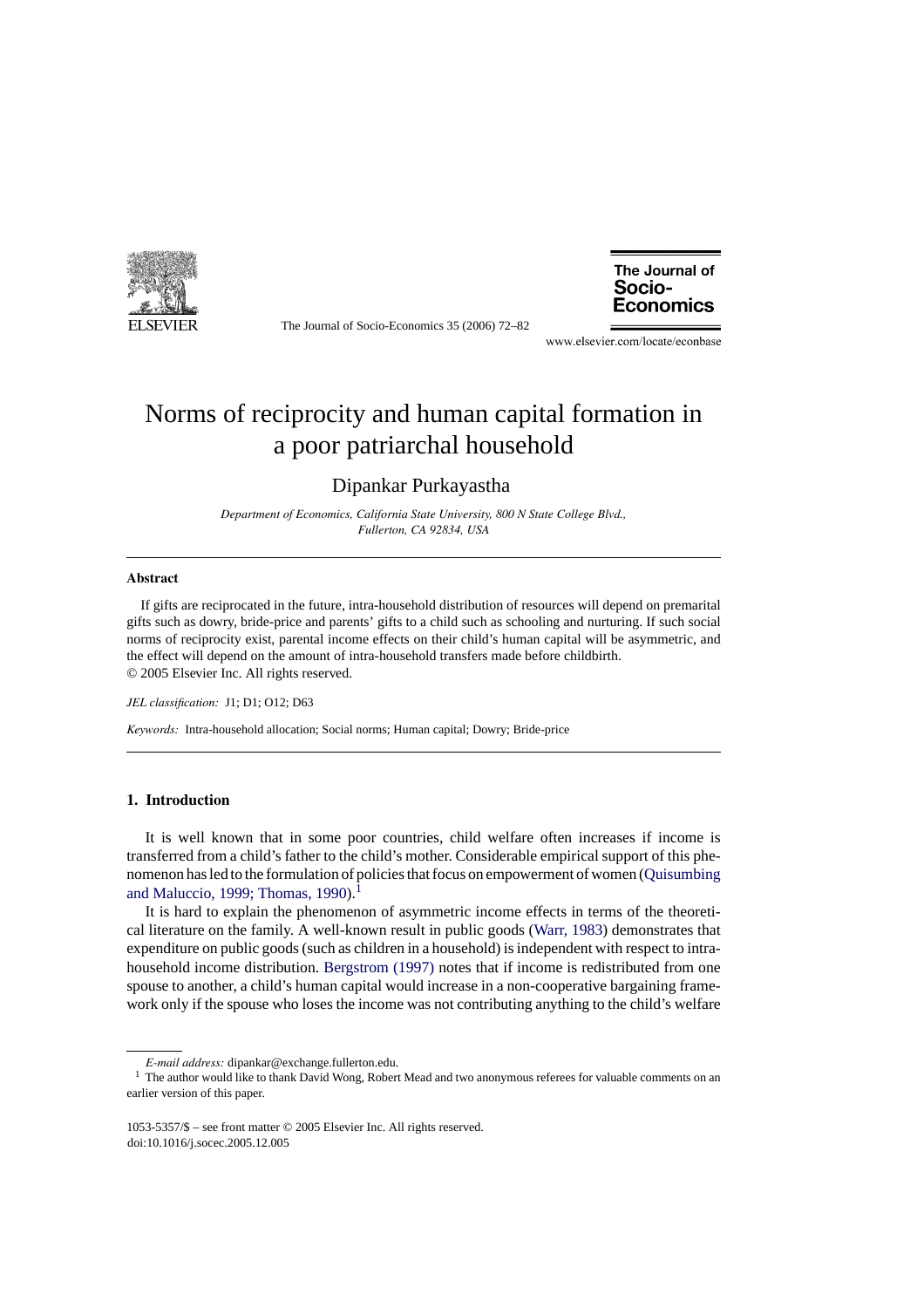before income redistribution took place. Whether intra-household "income pooling" for household public goods occurs or not is an important issue in Western societies as well: if a mother's income effect with respect to expenditure on children is different from a father's income effect, it will have important implications with respect to legal childcare support policies ([Lundberg and](#page--1-0) [Pollak, 1994\).](#page--1-0)

This note argues that asymmetric parental income effects on a child's welfare is better understood if we consider the problem in broader terms and include the role that social norms play in reciprocal relationships [\(Sugden, 1986; Elster, 1989\).](#page--1-0) Consistent with sociological and anthropological evidence [\(Levi-Strauss, 1965; Gouldner, 1960\),](#page--1-0) I assume that resource transfers within the household are reciprocated at least in part. This implies that past resource transfers between spouses (such as dowry, bride-price, housework and other services) and transfers from parents to children (such as nurturing, schooling, food and care) will be reciprocated in the future. If a norm of reciprocity is assumed, it can be shown that parental income effects on child welfare may indeed be asymmetric and a transfer of income from the father to the mother would have a non-neutral effect on child welfare. An implication of the model is that the parents' marriage market conditions affect child welfare.

Why do the family members reciprocate past transfers? Although it may seem irrational to reciprocate past transfers (since there is no penalty to renege in a one-shot game), there is a large literature that supports the idea of reciprocity. For example, experimental economics very strongly supports the idea that people are 'homo reciprocous,' i.e., we reciprocate even if we do not have to. There is also a large neoclassical literature on reciprocity that views reciprocity as an institutional form that addresses the issues of transaction costs, uncertainty and information problems. In a classic paper, [Camerar \(1988\)](#page--1-0) has shown why two rational agents may make voluntary reciprocal transfers. Camerar's model may be modified to show why gifts such as dowry may be given under certain circumstances. Intra-household reciprocity may result from a complex set of factors, but in this paper the focus is not on *why* people reciprocate. The focus is on the *consequences* of the reciprocal behavior on members of a family. A mother's resource transfer to the father would depend on the father-child reciprocal relationship. A three-way reciprocity between father, mother and child plays a critical role in the formation of a child's human capital. This aspect of a child's human capital accumulation is not addressed in the literature.

#### **2. Dowry, bride-price and reciprocity**

In most poor societies in Asia and Africa, extensive interactions between parents take place before a child is born. One of the most important transfer of resources often takes the form of dowry which is given from a bride's family to a groom's family. In some societies bride-price, which is given from groom's family to bride's family, is more prevalent. These gifts are typically given immediately before marriage. After marriage, of course, day-to-day spousal transfer of money, housework and time takes place. If husband is the main wage earner, he transfers resources to the wife and the wife performs housework for his benefit. It is reasonable to assume that these spousal transfers are asymmetric. Consider the marital time-period before a child is born. In poor patriarchal societies, the market value of the husband's transfer to the wife during the pre-natal period is almost certainly lower than the market value of the dowry and the wife's housework performed for the husband. A rational wife (or her natal family) thus makes these early transfers only if she knows that she can expect resource transfers from the husband in the future. Although transfers can take place in many dimensions before and after marriage, to avoid clutter, I will use the word "dowry" to represent net resource transfer from a wife to her husband before their